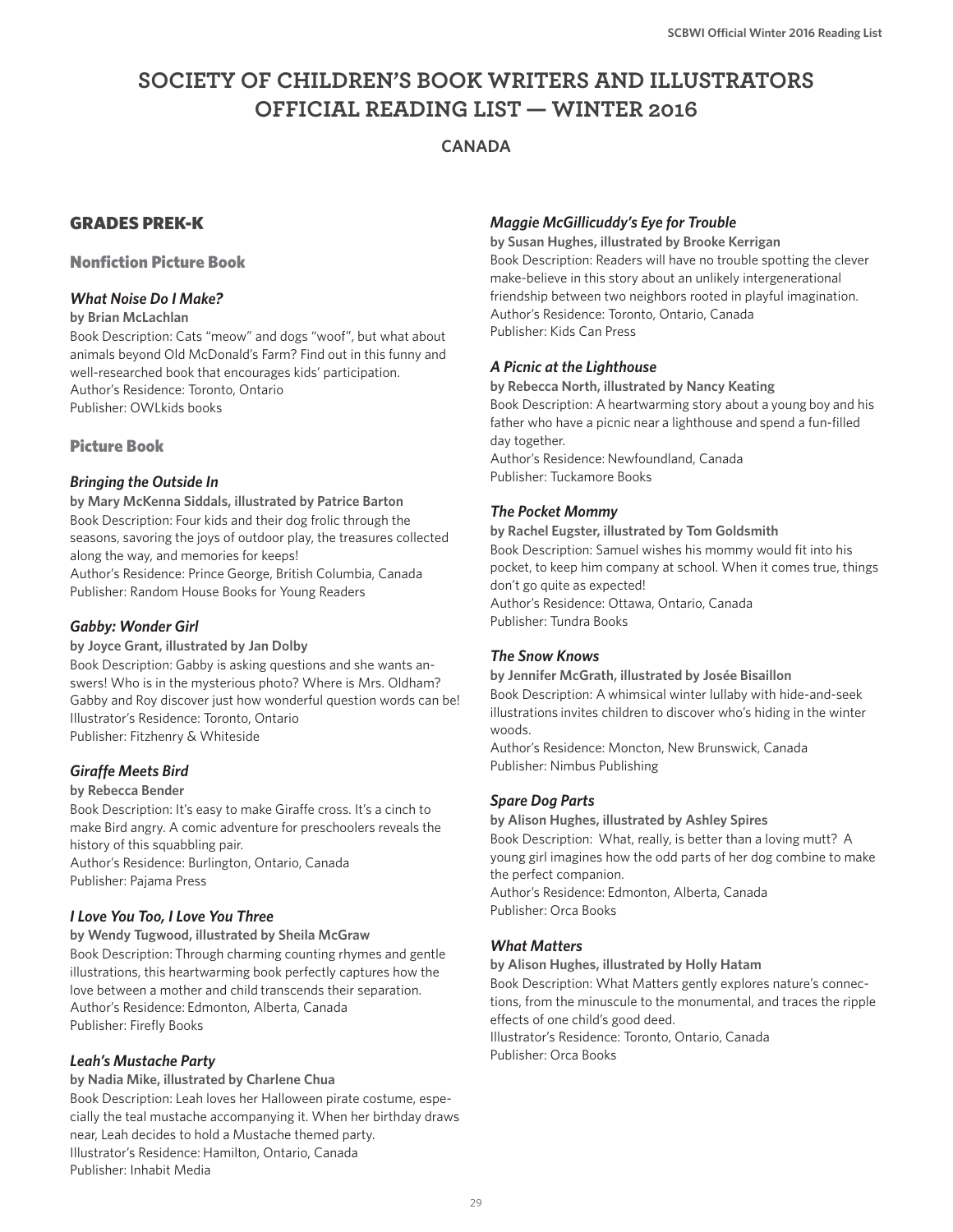# GRADES 1-2

Chapter Book

### *Book Uncle and Me*

**by Uma Krishnaswami, illustrated by Julianna Swaney** Book Description: It's election time in India, but what can one kid do to change things when she can't even vote? Plenty, as it turns out. Author's Residence: Victoria, British Columbia, Canada Publisher: Groundwood Books

### Picture Book

### *Mae and the Moon*

#### **by Jami Gigot**

Book Description: When the moon disappears, Mae begins to worry. Determined to find her glowing friend, she sets off on a wonderful voyage through her imagination.

Author's Residence: Vancouver, British Columbia, Canada Publisher: Ripple Grove Press

### *Mouse Vacation*

#### **by Philip Roy, illustrated by Andrea Torrey Balsara**

Book Description: When Happy's vacation dreams include the Taj Mahal and New Zealand, but John offers the woods and river, how's a poor mouse to have any fun?

Author's Residence: Durham, Ontario, Canada

Illustrator's Residence: Bowmanville, Ontario, Canada Publisher: Ronsdale Press

### *The Old Ways*

### **by Susan Margaret Chapman, illustrated by John Mantha**

Book Description: Simon, an Inuit boy, is not interested in the old ways of his grandparents until they are trapped in a snowstorm on their snowmobile.

Author's Residence: Toronto, Ontario, Canada Publisher: Fifth House Publishers

### *Sizing Up Winter*

#### **by Lizann Flatt, illustrated by Ashley Barron**

Book Description: A winter wonderland, brought to life in colourful cut-paper collage, helps children grasp the various concepts of measurement.

Author's Residence: Muskoka, Ontario, Canada Publisher: OwlKids Books

### *Sloth the Lazy Dragon*

**by Regan W. H. Macaulay, illustrated by Alex Zgud** Book Description: Through a sensible diet and plenty of exercise, a brave dwarf helps a heavy dragon named Sloth to lose weight so he can fly again.

Author's Residence: Toronto, Ontario, Canada Publisher: Guardian Angel Publishing

# *Stepping Stones, A Refugee Family's Journey*

**by Margriet Ruurs, illustrated by Nizar Ali Badr**

Book Description: A child and family flee from war in search of a safe place to live, illustrated in rocks by Syrian artist. Author's Residence: Salt Spring Island, British Columbia, Canada Publisher: Orca Books

### *When the Rain Comes*

#### **by Alma Fullerton, illustrated by Kim La Fave**

Book Description: Trapped by a flash flood with an ox cart bearing her community's rice seedlings, Malini wants to run but knows she must save the seedlings. Author's Residence: Midland, Ontario, Canada Publisher: Pajama Press

### Poetry

#### *Driftwood Dragons and other seaside poems*

**by Tyne Brown, illustrated by Tamara Thiebaux-Heikalo** Book Description: A collection of lyrical seaside poems celebrating the coastal region. From snails to whales, *Driftwood Dragons* captures the beauty, diversity, and joy of maritime beaches. Author's Residence: Canada Publisher: Nimbus Publishing

#### Sports Fiction

### *Jim Nasium is a Strikeout King*

**by Marty McNight, illustrated by Chris Jones** Book Description: Jim Nasium loves baseball but can't hit one. What will Jim do to keep from being a strikeout king? Author's Residence: Toronto, Ontario Publisher: Stone Arch Books

# GRADES 3-5

#### Graphic Novel

#### *Laser Moose and Rabbit Boy*

#### **by Doug Savage**

Book Description: Improbable pals Laser Moose and Rabbit Boy use their powers—laser vision and an unrelenting sense of optimism to fight the forces of evil. Author's Residence: Vancouver, British Columbia, Canada

Publisher: Andrews McMeel

### Historical Fiction

### *Heart of a Champion*

**by Ellen Schwartz** Book Description: Set in 1942, Heart of a Champion tells the story of a famous baseball team and the internment of Japanese Canadians during World War II.

Author's Residence: Burnaby, British Columbia, Canada Publisher: Tundra Books

#### Horror

#### *The Inn Between*

by Marina Cohen Book Description: Quinn accompanies her best friend, Kara, and family on a drive through the Mojave Desert when a stopover at a creepy Victorian hotel turns terrifying. Author's Residence: Markham, Ontario, Canada Publisher: Roaring Brook Press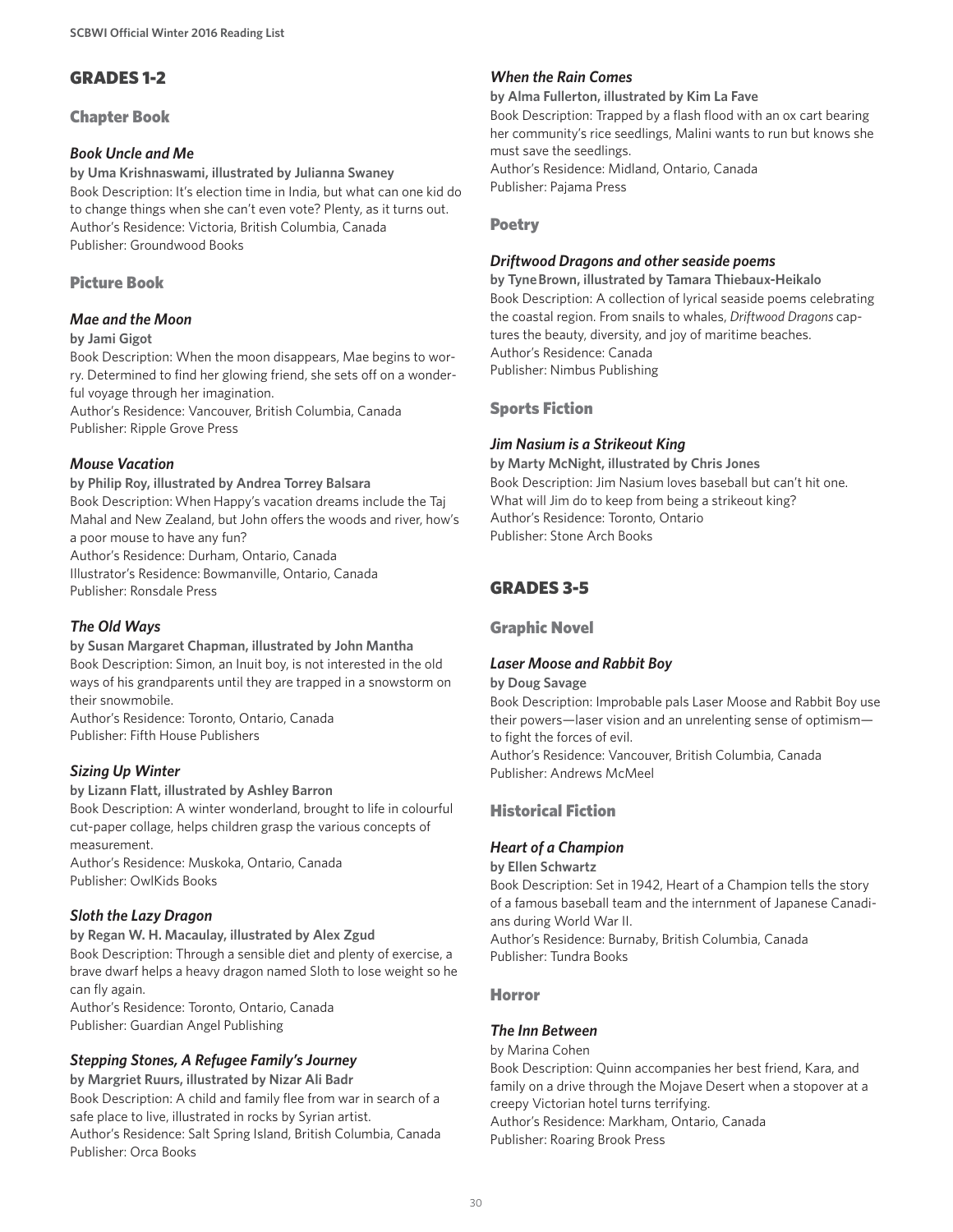### Humorous Fiction

### *Small Medium at Large*

#### **by Joanne Levy**

Book Description: After she's hit by lightning at a wedding, twelveyear-old Lilah Bloom develops a new talent: she hears dead people. Author's Residence: Hamilton, Ontario, Canada Publisher: Bloomsbury Books for Young Readers

# Nonfiction

### *Discover Forensic Science*

**by L. E. Carmichael** Book Description: Discover how dogs, bugs, and DNA help scientists crack the case! Author's Residence: Halifax, Nova Scotia, Canada Publisher: Lerner

#### *Monster Science: Could Monsters Survive (and Thrive!) in the Real World?*

#### **by Helaine Becker, illustrated by Phil McAndrew**

Book Description: Put six eek!-inducing monsters, from Frankenstein to zombies, to Bigfoot, under your microscope to expose the amazing*, proven* scientific principles behind the legends. Author's Residence: Toronto, Ontario, Canada Publisher: Kids Can Press

### *Survival Secrets of Turkey Vultures*

#### **by Debra Toor**

Book Description: Explore turkey vulture adaptations as you join mother vulture on a hunt to feed her chicks. Combines science, photographs and learning activities. Author's Residence: Ontario, Canada Publisher: Guardian Angel Publishing

### Picture Book

### *Hala's Window*

#### **by Farida Mirza**

Book Description: Curious Hala has many unanswered questions. Her village has no school. Her parents are uneducated. Then something happens and Hala's joyful journey of learning begins. Author's Residence: Toronto, Ontario, Canada Publisher: Oxford University Press

### Realistic Fiction

### *28 Tricks for a Fearless Grade 6*

#### **by Catherine Austen**

Book Description: Dave Davidson cures his classmates of all their phobias—but his hair-brained therapy comes with unintended and hilarious consequences in this hi-lo episodic novel. Author's Residence: Gatineau, Quebec, Canada Publisher: Lorimer

### *Everyday Hero*

#### **by Kathleen Cherry**

Book Description: Alice, a student with Asperger's, meets school tough girl, Megan. The two become unlikely comrades and learn about courage, resilience, and friendship Author's Residence: British Columbia, Canada Publisher: Orca Books

### Theater Arts

#### *The Incredible Adventures of Mary Jane Mosquito*

**by Tomson Highway, illustrated by Sue Todd** Book Description: The story of a wingless little mosquito from Manitoba, this musical cabaret explores the ageless theme of a misfit who finds her voice through song. Illustrator's Residence: Toronto, Ontario, Canada Publisher: Fifth House Publishing/Fitzhenry & Whiteside

# GRADES 6-8

### Contemporary Fiction

### *Vanish*

#### **by Karen Spafford-Fitz**

Book Description: Fourteen-year-old Simone is mentoring a kindergarten student. But when Lily, her "Kinderbuddy", vanishes, Simone becomes a key witness in a parental abduction investigation. Author's Residence: Edmonton, Alberta, Canada Publisher: Orca Books

### Fantasy

### *The Adventurer's Guide to Successful Escapes*

**by Wade Albert White, illustrated by Mariano Epelbaum** Book Description: In a magical world of floating tiers, mischievous dragons, and endless bureaucracy, Anne and her friends embark on a quest to become the Rightful Heir. Author's Residence: Kentville, Nova Scotia Canada Publisher: Little, Brown Books for Young Readers

# Historical Fiction

### *Cherry Blossom Baseball*

#### **by Jennifer Maruno**

Book Description: Cherry Blossom Baseball isn't just about a firecracker female pitcher. All of Michiko's family have Japanese faces, making the government suspicious and their lives fearful. Author's Residence: Ontario, Canada Publisher: Dundurn Press

### Narrative Nonfiction

# *The Ship to Nowhere, On Board the Exodus*

#### **by Rona Arato**

Book Description: Holocaust survivors endure hardship and danger, seeking a home where they can live safely as Jews. Their story parallels today's Syrian refugee crisis. Author's Residence: Toronto, Ontario, Canada Publisher: Second Story Press

### Nonfiction

# *Safety Stars: Players who fought to make the hard-hitting game of professional hockey safer*

### **by Sue Irwin**

Book Description: the story of hockey's safety heroes, the opposition they faced, and how they persisted and ultimately succeeded in their campaigns.